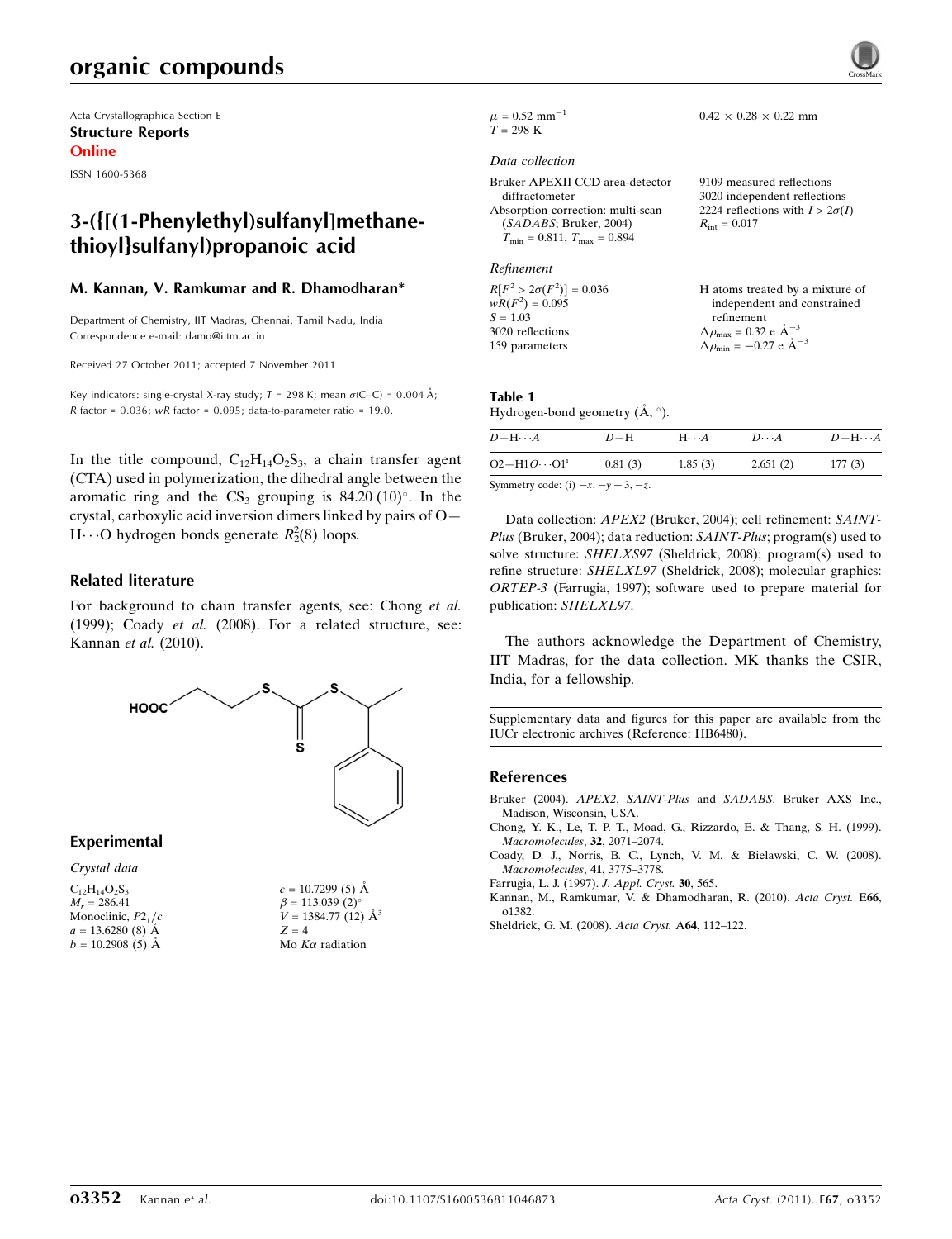# **supporting information**

### *Acta Cryst.* (2011). E**67**, o3352 [https://doi.org/10.1107/S1600536811046873]

# **3-({[(1-Phenylethyl)sulfanyl]methanethioyl}sulfanyl)propanoic acid**

## **M. Kannan, V. Ramkumar and R. Dhamodharan**

#### **S1. Comment**

The title compound  $C_{12}H_{14}S_3O_2$  is a carbanotrithioate. It can be used as a chain transfer agent (CTA) in RAFT polymerization (Chong *et al.*, 1999) to control the polymerization and it will produce carbanotrithionate end-terminated polymers. Very few single-crystal XRD data are available for CTAs, because most of them are liquids (Coady *et al.*, 2008). Recently, we have reported the single-crystal data of a multi-functional CTA, which can be used for the synthesis of star polymers. Carbanotrithioate CTA is suitable for the polymerization of styrene, acrylates and methacrylates. With appropriate choice of the CTA (RAFT agent) and reaction conditions, RAFT polymerization can be successfully used to produce polymers of narrow polydispersity with predetermined molecular weights. Moreover, the polymers obtained by the RAFT process can be chain extended or used as precursors to synthesize stimuli responsive block copolymers by the addition of further monomer(*s*). The title compound will result in carboxylic acid end-terminated polymer; this functionality can be further modified and utilized for making block copolymers by reacting it with another homopolymer.

The compound  $C_{12}H_{14}S_3O_2$  is stabilized by a O—H···O interaction with  $R_2^2(8)$  graph set motif.

### **S2. Experimental**

The title compound, was prepared by adding 3-mercapto propanoic acid (1.00 g, 7.35 mmol) to a stirred suspension of  $K_3PO_4$  (1.72 g, 8.09 mmol) in acetone (20 ml) over a period of ten minutes.  $CS_2$  (1.68 g, 22.06 mmol) was added upon which the solution turned bright yellow. After stirring for ten minutes 1-bromo ethyl benzene (1.26 g, 7.35 mmol) was added and an instant precipitation of KBr was noted. After stirring for three hours the suspension was filtered and the cake was rinsed with acetone  $(2 \times 20 \text{ ml})$ . After removing the solvent from the filtrate under reduced pressure the resulting yellow residue was purified by column chromatography on silica using a petroleum ether/ethyl acetate gradient to yield light yellow solid (96%) that crystallized to form light yellow blocks.

### **S3. Refinement**

All hydrogen atoms were fixed geometrically and allowed to ride on the parent carbon atoms, with aromatic C—H = 0.93 Å, methyl C—H = 0.96 Å and methylene C—H = 0.97 Å. The displacement parameters were set for phenyl and methylene H atoms at  $U_{iso}(H) = 1.2U_{eq}(C)$  and methyl H atoms at  $U_{iso}(H) = 1.5U_{eq}(C)$ .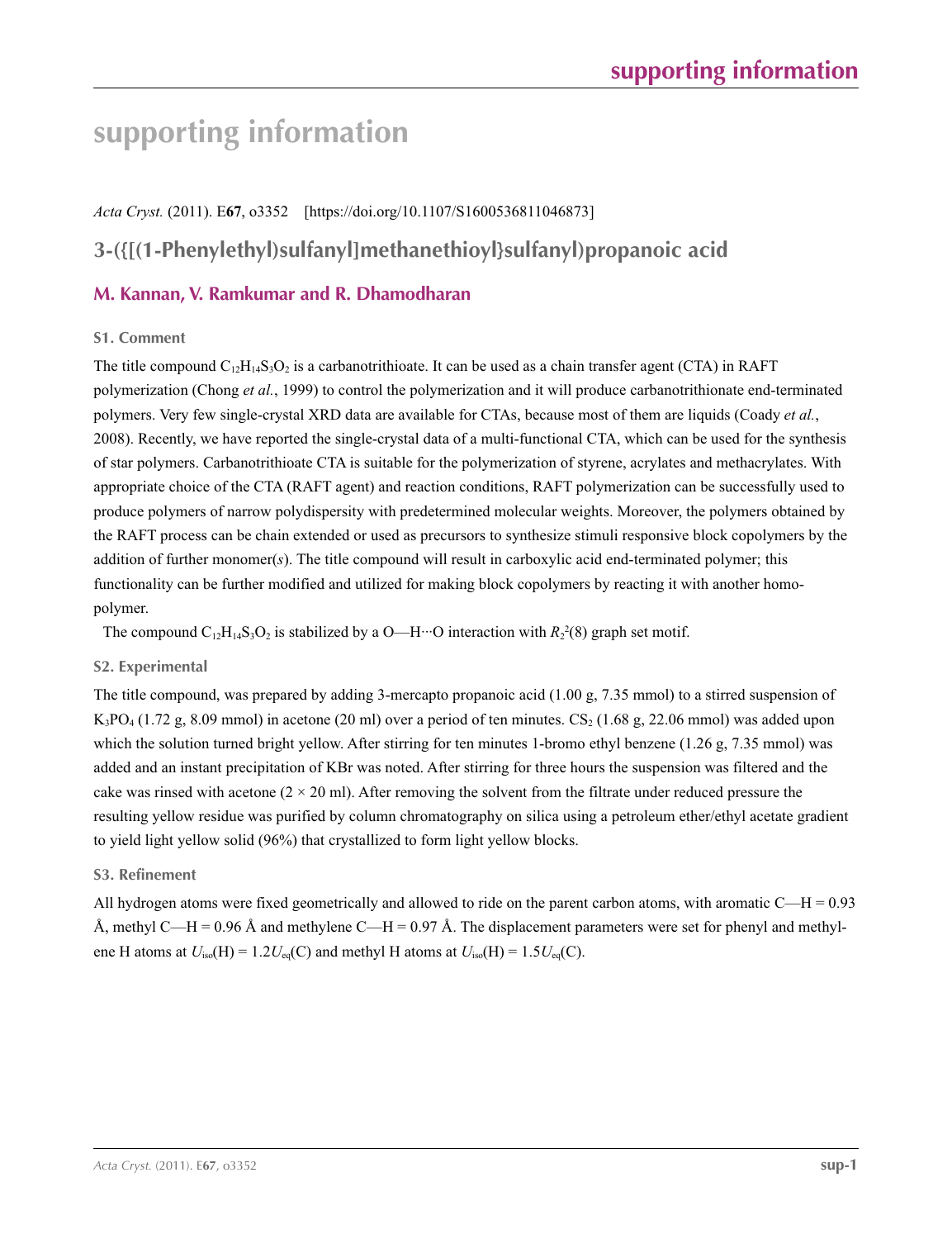

 $F(000) = 600$  $D_x = 1.374$  Mg m<sup>-3</sup>

 $\theta$  = 2.6–27.2°  $\mu = 0.52$  mm<sup>-1</sup>  $T = 298 \text{ K}$ 

Block, light yellow  $0.42 \times 0.28 \times 0.22$  mm

Mo *Kα* radiation, *λ* = 0.71073 Å Cell parameters from 4284 reflections

#### **Figure 1**

The molecular structure of the title molecule with atoms represented as 30% probability ellipsoids.

**3-({[(1-Phenylethyl)sulfanyl]methanethioyl}sulfanyl)propanoic acid** 

#### *Crystal data*

 $C_{12}H_{14}O_2S_3$  $M_r = 286.41$ Monoclinic, *P*21/*c* Hall symbol: -P 2ybc  $a = 13.6280(8)$  Å  $b = 10.2908(5)$  Å  $c = 10.7299(5)$  Å  $\beta$  = 113.039 (2)<sup>o</sup>  $V = 1384.77(12)$  Å<sup>3</sup>  $Z = 4$ 

#### *Data collection*

| Bruker APEXII CCD area-detector          | 9109 measured reflections                                               |
|------------------------------------------|-------------------------------------------------------------------------|
| diffractometer                           | 3020 independent reflections                                            |
| Radiation source: fine-focus sealed tube | 2224 reflections with $I > 2\sigma(I)$                                  |
| Graphite monochromator                   | $R_{\text{int}} = 0.017$                                                |
| phi and $\omega$ scans                   | $\theta_{\text{max}} = 28.5^{\circ}, \theta_{\text{min}} = 2.6^{\circ}$ |
| Absorption correction: multi-scan        | $h = -17 \rightarrow 18$                                                |
| (SADABS; Bruker, 2004)                   | $k = -12 \rightarrow 12$                                                |
| $T_{\min}$ = 0.811, $T_{\max}$ = 0.894   | $l = -14 \rightarrow 12$                                                |
|                                          |                                                                         |

#### *Refinement*

Refinement on *F*<sup>2</sup> Least-squares matrix: full *R*[ $F^2 > 2\sigma(F^2)$ ] = 0.036  $wR(F^2) = 0.095$ *S* = 1.03 3020 reflections 159 parameters 0 restraints Primary atom site location: structure-invariant direct methods

Secondary atom site location: difference Fourier map Hydrogen site location: inferred from neighbouring sites H atoms treated by a mixture of independent and constrained refinement  $w = 1/[\sigma^2 (F_o^2) + (0.0372P)^2 + 0.5628P]$ where  $P = (F_o^2 + 2F_c^2)/3$  $(\Delta/\sigma)_{\text{max}} = 0.001$ Δ*ρ*max = 0.32 e Å−3 Δ*ρ*min = −0.27 e Å−3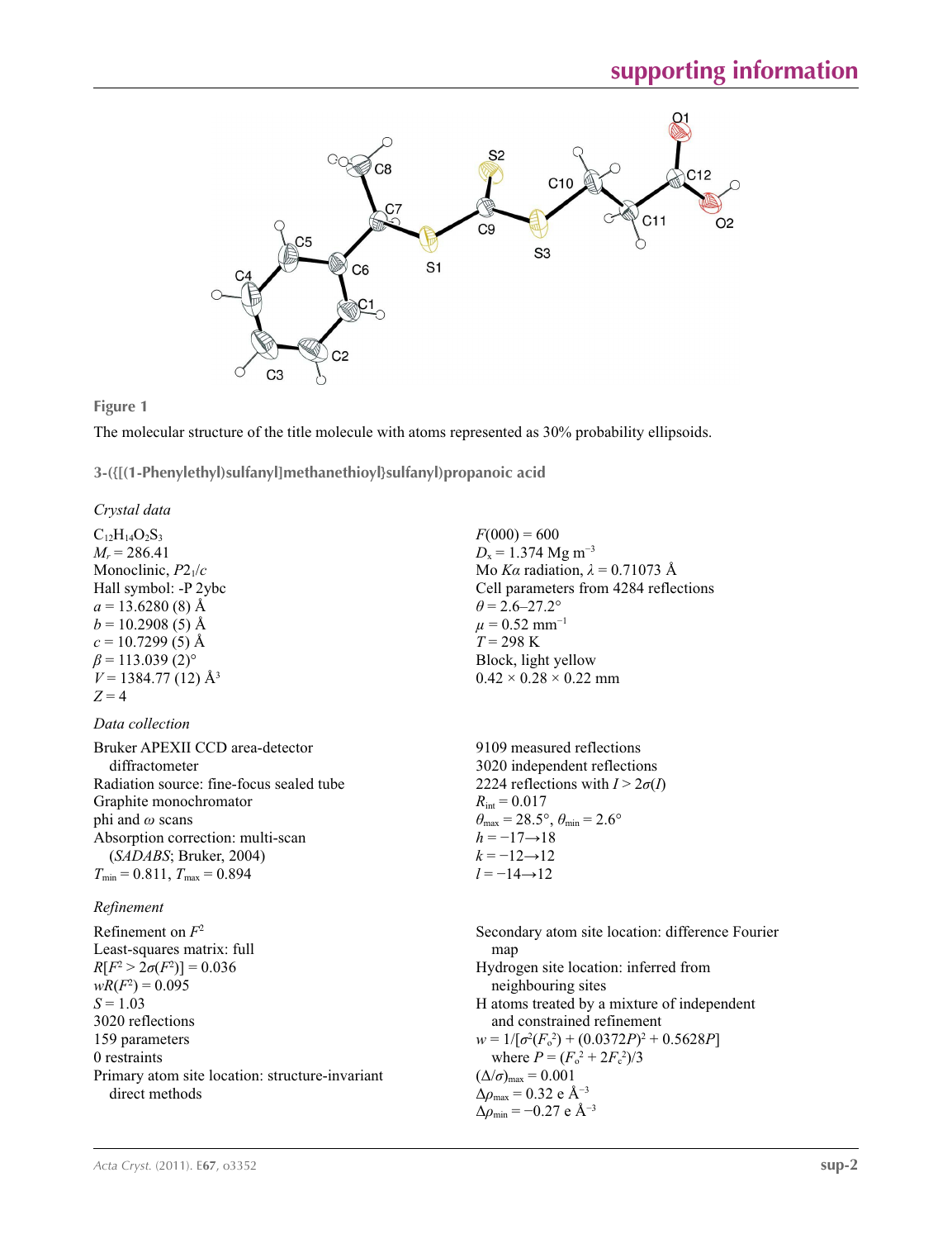#### *Special details*

**Geometry**. All e.s.d.'s (except the e.s.d. in the dihedral angle between two l.s. planes) are estimated using the full covariance matrix. The cell e.s.d.'s are taken into account individually in the estimation of e.s.d.'s in distances, angles and torsion angles; correlations between e.s.d.'s in cell parameters are only used when they are defined by crystal symmetry. An approximate (isotropic) treatment of cell e.s.d.'s is used for estimating e.s.d.'s involving l.s. planes.

**Refinement**. Refinement of  $F^2$  against ALL reflections. The weighted *R*-factor  $wR$  and goodness of fit *S* are based on  $F^2$ , conventional *R*-factors *R* are based on *F*, with *F* set to zero for negative  $F^2$ . The threshold expression of  $F^2 > \sigma(F^2)$  is used only for calculating *R*-factors(gt) *etc*. and is not relevant to the choice of reflections for refinement. *R*-factors based on *F*<sup>2</sup> are statistically about twice as large as those based on *F*, and *R*- factors based on ALL data will be even larger.

*Fractional atomic coordinates and isotropic or equivalent isotropic displacement parameters (Å<sup>2</sup>)* 

|                   | $\boldsymbol{\chi}$ | $\mathcal{Y}$ | $\boldsymbol{Z}$ | $U_{\rm iso}$ */ $U_{\rm eq}$ |
|-------------------|---------------------|---------------|------------------|-------------------------------|
| C1                | 0.34830(19)         | 0.5248(2)     | 0.1937(3)        | 0.0664(6)                     |
| H1                | 0.3225              | 0.5785        | 0.1180           | $0.080*$                      |
| C2                | 0.4227(2)           | 0.4306(3)     | 0.2022(4)        | 0.0874(9)                     |
| H2                | 0.4469              | 0.4216        | 0.1328           | $0.105*$                      |
| C <sub>3</sub>    | 0.4606(2)           | 0.3509(3)     | 0.3116(4)        | 0.0948(11)                    |
| H <sub>3</sub>    | 0.5103              | 0.2870        | 0.3168           | $0.114*$                      |
| C4                | 0.4260(2)           | 0.3645(3)     | 0.4129(4)        | 0.0912(10)                    |
| H4                | 0.4519              | 0.3095        | 0.4875           | $0.109*$                      |
| C <sub>5</sub>    | 0.3523(2)           | 0.4598(2)     | 0.4070(3)        | 0.0684(6)                     |
| H <sub>5</sub>    | 0.3302              | 0.4692        | 0.4783           | $0.082*$                      |
| C6                | 0.31156(16)         | 0.54066(18)   | 0.2959(2)        | 0.0492(5)                     |
| C7                | 0.23156(16)         | 0.64611(17)   | 0.2845(2)        | 0.0477(5)                     |
| H7                | 0.1806              | 0.6504        | 0.1901           | $0.057*$                      |
| $\mbox{C}8$       | 0.1697(2)           | 0.6301(3)     | 0.3737(3)        | 0.0832(8)                     |
| H <sub>8</sub> A  | 0.1330              | 0.5482        | 0.3546           | $0.125*$                      |
| H8B               | 0.1187              | 0.6993        | 0.3559           | $0.125*$                      |
| H8C               | 0.2180              | 0.6327        | 0.4671           | $0.125*$                      |
| C9                | 0.21603(15)         | 0.91964(17)   | 0.24871(19)      | 0.0421(4)                     |
| C10               | 0.18484(18)         | 1.18835(19)   | 0.2244(2)        | 0.0553(5)                     |
| H10A              | 0.1186              | 1.1527        | 0.2231           | $0.066*$                      |
| H10B              | 0.2046              | 1.2608        | 0.2872           | $0.066*$                      |
| C11               | 0.16642(16)         | 1.23796 (18)  | 0.0855(2)        | 0.0479(5)                     |
| H <sub>11</sub> A | 0.2342              | 1.2624        | 0.0825           | $0.057*$                      |
| H11B              | 0.1359              | 1.1692        | 0.0199           | $0.057*$                      |
| C12               | 0.09317(15)         | 1.35291 (18)  | 0.0482(2)        | 0.0444(4)                     |
| O <sub>1</sub>    | 0.04244(14)         | 1.38506(15)   | 0.11389(17)      | 0.0706(5)                     |
| O2                | 0.08929(15)         | 1.41368(17)   | $-0.05809(18)$   | 0.0708(5)                     |
| S <sub>1</sub>    | 0.30835(4)          | 0.79721(5)    | 0.32472(6)       | 0.05737(18)                   |
| S <sub>2</sub>    | 0.09018(4)          | 0.90297(6)    | 0.15929(6)       | 0.06006(18)                   |
| S <sub>3</sub>    | 0.28670(5)          | 1.06576(5)    | 0.28523(7)       | 0.06266(19)                   |
| H1O               | 0.051(3)            | 1.477(3)      | $-0.073(3)$      | $0.111(12)$ *                 |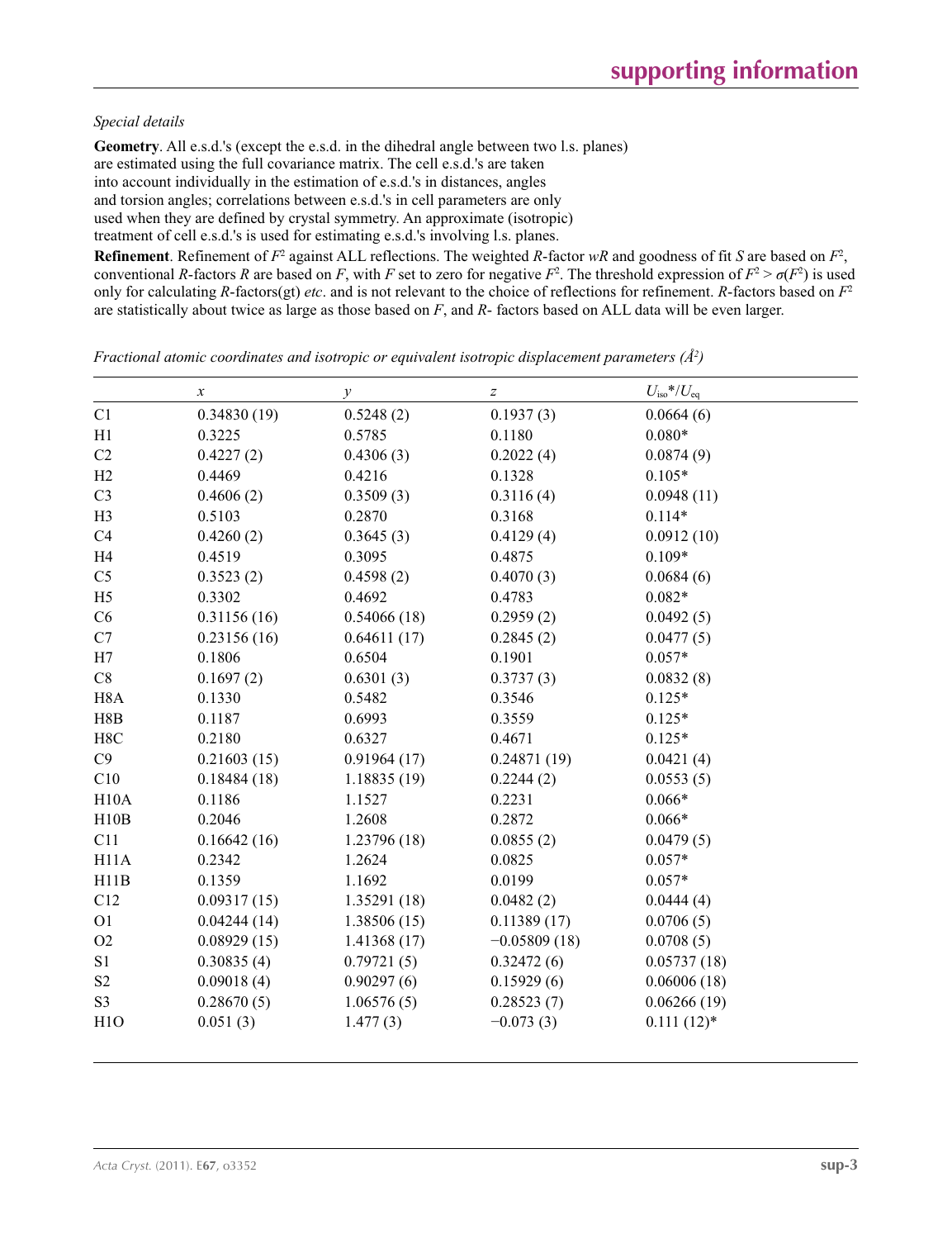# **supporting information**

|                | $U^{11}$   | $L^{22}$   | $\mathcal{L}^{\beta 3}$ | $U^{12}$      | $U^{13}$   | $L^{23}$      |
|----------------|------------|------------|-------------------------|---------------|------------|---------------|
| C1             | 0.0664(15) | 0.0545(13) | 0.0817(17)              | 0.0057(11)    | 0.0326(13) | $-0.0060(12)$ |
| C <sub>2</sub> | 0.0686(18) | 0.0723(18) | 0.125(3)                | 0.0037(14)    | 0.0424(18) | $-0.0282(18)$ |
| C <sub>3</sub> | 0.0550(17) | 0.0490(15) | 0.163(3)                | 0.0051(12)    | 0.023(2)   | $-0.0112(18)$ |
| C <sub>4</sub> | 0.0649(18) | 0.0499(15) | 0.127(3)                | $-0.0007(13)$ | 0.0035(18) | 0.0247(16)    |
| C <sub>5</sub> | 0.0650(15) | 0.0477(13) | 0.0813(17)              | $-0.0060(11)$ | 0.0166(13) | 0.0118(12)    |
| C <sub>6</sub> | 0.0460(12) | 0.0316(10) | 0.0666(14)              | $-0.0063(8)$  | 0.0182(10) | $-0.0023(9)$  |
| C7             | 0.0498(12) | 0.0357(10) | 0.0610(13)              | $-0.0039(8)$  | 0.0256(10) | 0.0005(9)     |
| C8             | 0.098(2)   | 0.0674(16) | 0.115(2)                | 0.0002(15)    | 0.0750(19) | 0.0082(15)    |
| C9             | 0.0449(11) | 0.0387(10) | 0.0425(11)              | 0.0042(8)     | 0.0170(9)  | 0.0011(8)     |
| C10            | 0.0641(14) | 0.0361(10) | 0.0645(14)              | 0.0124(9)     | 0.0240(11) | 0.0065(9)     |
| C11            | 0.0471(11) | 0.0399(10) | 0.0585(13)              | 0.0088(8)     | 0.0228(10) | 0.0041(9)     |
| C12            | 0.0457(11) | 0.0380(10) | 0.0515(12)              | 0.0057(8)     | 0.0214(10) | 0.0048(8)     |
| O <sub>1</sub> | 0.0899(12) | 0.0649(10) | 0.0778(11)              | 0.0397(9)     | 0.0553(10) | 0.0286(8)     |
| O <sub>2</sub> | 0.0879(13) | 0.0675(11) | 0.0748(12)              | 0.0384(10)    | 0.0510(10) | 0.0314(9)     |
| S <sub>1</sub> | 0.0441(3)  | 0.0327(3)  | 0.0829(4)               | 0.0021(2)     | 0.0114(3)  | 0.0055(2)     |
| S <sub>2</sub> | 0.0411(3)  | 0.0620(3)  | 0.0680(4)               | 0.0046(2)     | 0.0115(3)  | $-0.0083(3)$  |
| S <sub>3</sub> | 0.0507(3)  | 0.0354(3)  | 0.0857(5)               | 0.0032(2)     | 0.0092(3)  | 0.0112(3)     |

*Atomic displacement parameters (Å2 )*

## *Geometric parameters (Å, º)*

| $C1-C2$    | 1.380(3)   | $C8 - H8B$       | 0.9600     |
|------------|------------|------------------|------------|
| $C1-C6$    | 1.383(3)   | $C8 - H8C$       | 0.9600     |
| $Cl-H1$    | 0.9300     | $C9 - S2$        | 1.614(2)   |
| $C2-C3$    | 1.357(5)   | $C9 - S1$        | 1.7415(19) |
| $C2-H2$    | 0.9300     | $C9 - S3$        | 1.7455(19) |
| $C3-C4$    | 1.351(5)   | $C10 - C11$      | 1.500(3)   |
| $C3-H3$    | 0.9300     | $C10 - S3$       | 1.799(2)   |
| $C4 - C5$  | 1.388(4)   | $C10 - H10A$     | 0.9700     |
| $C4 - H4$  | 0.9300     | $C10 - H10B$     | 0.9700     |
| $C5-C6$    | 1.380(3)   | $C11 - C12$      | 1.498(2)   |
| $C5 - H5$  | 0.9300     | $C11 - H11A$     | 0.9700     |
| $C6 - C7$  | 1.509(3)   | $C11 - H11B$     | 0.9700     |
| $C7-C8$    | 1.512(3)   | $C12 - O1$       | 1.211(2)   |
| $C7 - S1$  | 1.8291(19) | $C12 - 02$       | 1.283(2)   |
| $C7 - H7$  | 0.9800     | $O2 - H1O$       | 0.81(3)    |
| $C8 - H8A$ | 0.9600     |                  |            |
| $C2-C1-C6$ | 121.0(3)   | H8A-C8-H8B       | 109.5      |
| $C2-C1-H1$ | 119.5      | $C7-C8-H8C$      | 109.5      |
| $C6-C1-H1$ | 119.5      | H8A-C8-H8C       | 109.5      |
| $C3-C2-C1$ | 120.2(3)   | H8B-C8-H8C       | 109.5      |
| $C3-C2-H2$ | 119.9      | $S2 - C9 - S1$   | 127.34(11) |
| $C1-C2-H2$ | 119.9      | $S2 - C9 - S3$   | 126.14(11) |
| $C4-C3-C2$ | 119.9(3)   | $S1-C9-S3$       | 106.51(11) |
| $C4-C3-H3$ | 120.0      | $C11 - C10 - S3$ | 113.87(14) |
|            |            |                  |            |